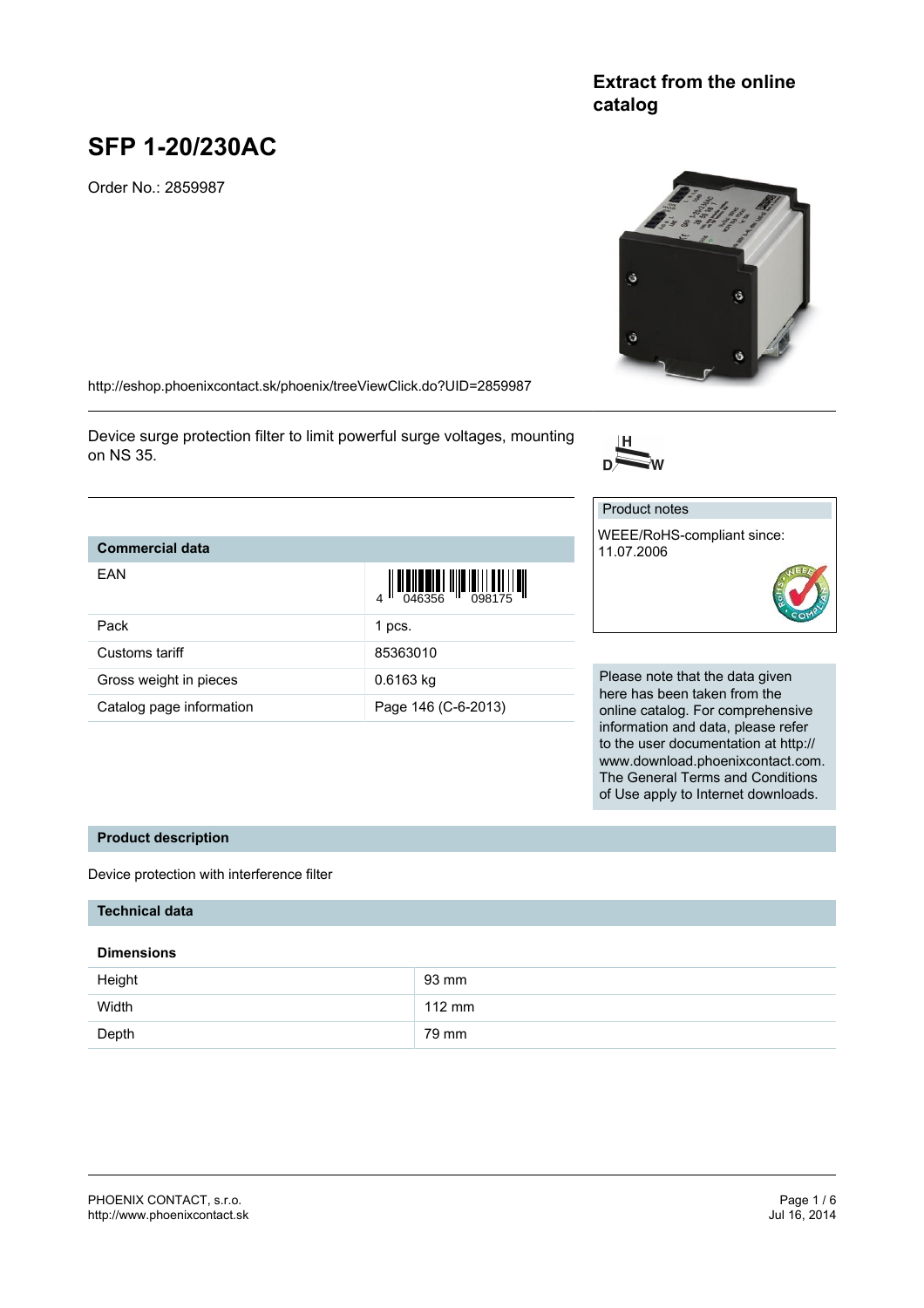### **Ambient conditions**

| Degree of protection                    | IP <sub>20</sub>                 |
|-----------------------------------------|----------------------------------|
| Ambient temperature (storage/transport) | -40 °C  85 °C                    |
| Ambient temperature (operation)         | $-40\degree$ C  70 $\degree$ C . |

### **General**

| Housing material                         | ABS, V0(UL-94)                   |
|------------------------------------------|----------------------------------|
| Inflammability class according to UL 94  | V <sub>0</sub>                   |
| Color                                    | aluminum                         |
| Standards for air and creepage distances | <b>DIN VDE 0110-1</b>            |
|                                          | IEC 60664-1                      |
|                                          | IEC 61643-1                      |
| Type                                     | Rail-mountable module, one-piece |
| Mounting type                            | DIN rail: 35 mm                  |
| Number of positions                      | 2                                |
| For country-specific use in              | D, A, I, NL, S, E, FIN, P        |
| Direction of action                      | $L-N$ & $L(N)$ -PE               |

### **Protective circuit**

| <b>IEC</b> test classification                                | Ш              |
|---------------------------------------------------------------|----------------|
|                                                               | T <sub>3</sub> |
| EN type                                                       | T <sub>3</sub> |
| Nominal voltage $U_N$                                         | 230 V AC       |
| Arrester rated voltage $U_c$ (L-N)                            | 264 V AC       |
| Nominal frequency $f_N$                                       | 50 Hz          |
|                                                               | 60 Hz          |
| Nominal current $I_N$                                         | 20 A (40°C)    |
| Residual current $I_{\text{PE}}$                              | $\leq 0.57$ mA |
| Nominal discharge current $I_n$ (8/20) $\mu s$ (L-N)          | 5 kA           |
| Nominal discharge current $I_n$ (8/20) µs (L-PE)              | 5 kA           |
| Max. discharge current $I_{max}$ (8/20) µs maximum (L-<br>N)  | 10 kA          |
| Max. discharge current $I_{max}$ (8/20) µs maximum (L-<br>PE) | 10 kA          |
| Combined surge $U_{\text{oc}}$                                | 10 kV          |
| Voltage protection level $U_p$ (L-N)                          | $\leq 1$ kV    |
| Voltage protection level U <sub>p</sub> (L-PE)                | $\leq$ 1 kV    |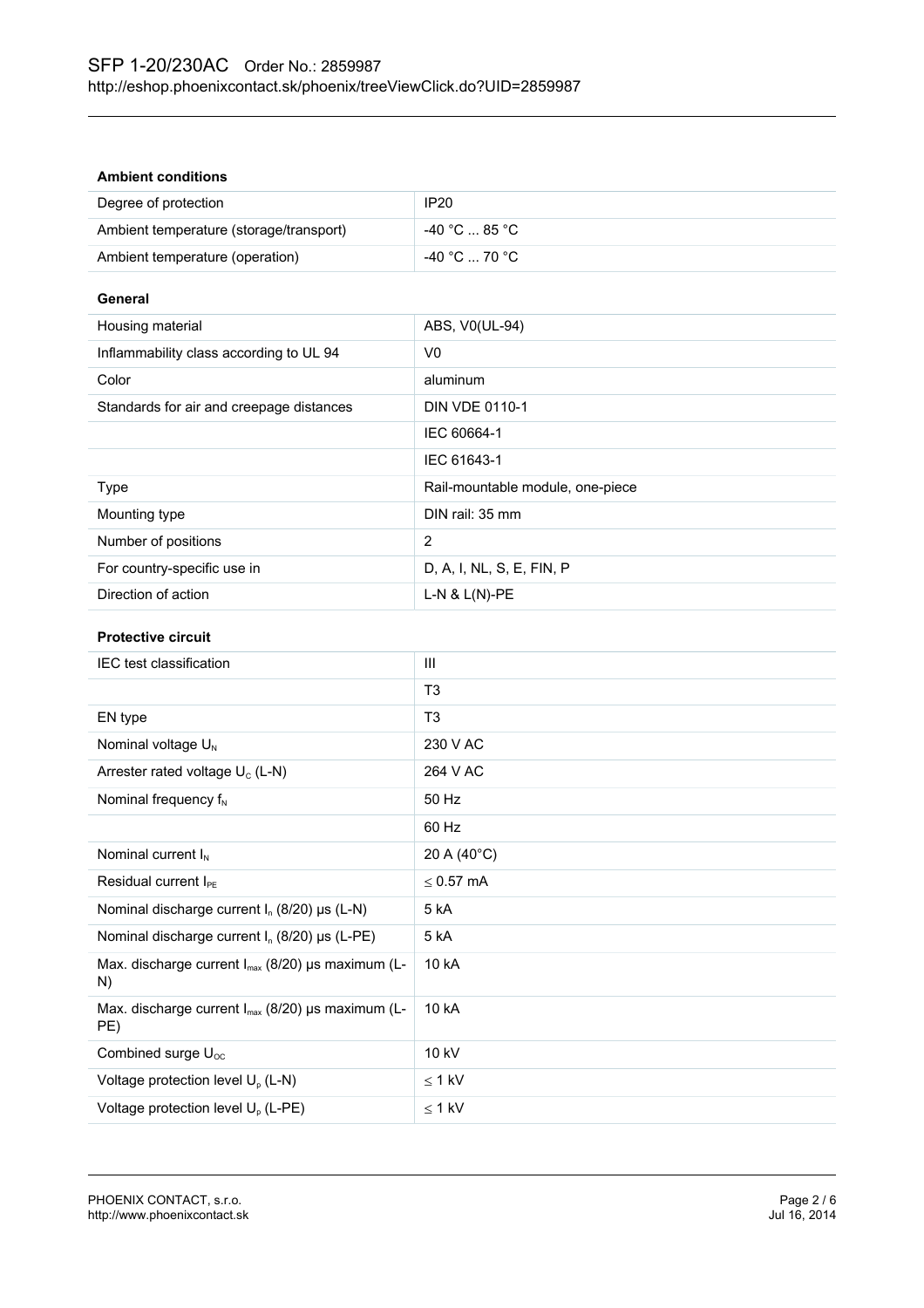| Voltage protection level U <sub>p</sub> (N-PE) | $<$ 1 kV                                         |
|------------------------------------------------|--------------------------------------------------|
| Response time $t_A$ (L-N)                      | $<$ 25 ns                                        |
| Response time $t_A$ (L-PE)                     | $<$ 25 ns                                        |
| Response time $t_A$ (N-PE)                     | $<$ 25 ns                                        |
| Inductivity in series                          | $2x 1$ mH $\pm 30$ % (with current compensation) |
| Capacity (L-N)                                 | 1 µF ±10 % (X2-275 V)                            |
| Capacity (L-PE)                                | 2.2 nF ±20 % (Y2-250 V)                          |
| Capacity (L-PEN)                               | 2.2 nF ±20 % (Y2-250 V)                          |
| Max. required back-up fuse                     | 20 A $\left( qL / qG \right)$                    |
| Input attenuation aE, sym.                     | 20 dB ( $\geq$ 100 kHz / 50 Ω)                   |
| Input attenuation aE, asym.                    | 30 dB ( $\geq$ 1 MHz / 50 $\Omega$ )             |
| Surge protection fault message                 | Remote indicator contact                         |

## **Non-heating apparatus connection, power supply**

| Connection name                        | Input/output           |
|----------------------------------------|------------------------|
| Connection method                      | Screw terminal blocks  |
| Connection type IN                     | Screw terminal blocks  |
| Connection type OUT                    | Screw terminal blocks  |
| Connection method                      | 3-conductor (shielded) |
| Screw thread                           | M <sub>3</sub>         |
| Stripping length                       | 8 mm                   |
| Conductor cross section stranded min.  | $4 \text{ mm}^2$       |
| Conductor cross section stranded max.  | $4 \text{ mm}^2$       |
| Conductor cross section solid min.     | $4 \text{ mm}^2$       |
| Conductor cross section solid max.     | $6 \text{ mm}^2$       |
| Conductor cross section AWG/kcmil min. | 12                     |
| Conductor cross section AWG/kcmil max  | 10                     |

# **Remote indicator contact**

| Connection name                       | Remote fault indicator contact |
|---------------------------------------|--------------------------------|
| Switching function                    | PDT, 1-pos.                    |
| Connection method                     | Pluggable screw connection     |
| Screw thread                          | M <sub>2</sub>                 |
| Tightening torque                     | $0.25$ Nm                      |
| Stripping length                      | 7 mm                           |
| Conductor cross section stranded min. | $0.14 \text{ mm}^2$            |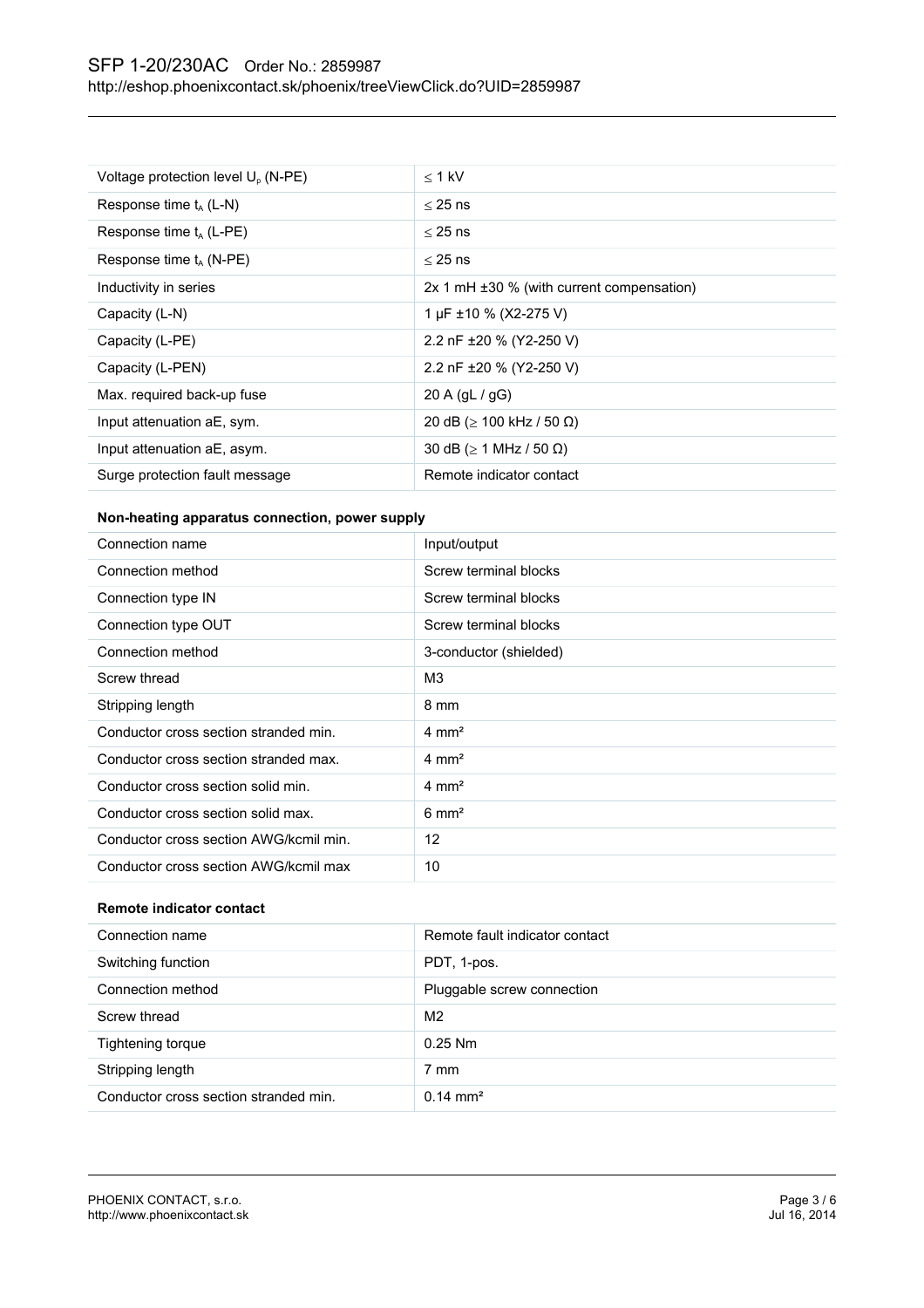# SFP 1-20/230AC Order No.: 2859987 <http://eshop.phoenixcontact.sk/phoenix/treeViewClick.do?UID=2859987>

| Conductor cross section stranded max.         | $1.5$ mm <sup>2</sup> |
|-----------------------------------------------|-----------------------|
| Conductor cross section solid min.            | $0.14 \text{ mm}^2$   |
| Conductor cross section solid max.            | $1.5$ mm <sup>2</sup> |
| Conductor cross section AWG/kcmil min.        | 28                    |
| Conductor cross section AWG/kcmil max         | 16                    |
| Maximum operating voltage $U_{\text{max}}$ AC | 250 V AC              |
| Max. operating current $I_{\text{max}}$       | 1 A (250 V AC)        |
|                                               | $0.25$ A (250 V DC)   |
|                                               | 1 A (48 V DC)         |

# **Standards and Regulations**

| Standards/regulations | IEC 61643-1     |
|-----------------------|-----------------|
|                       | EN 61643-11/A11 |

#### **Protective circuit, filter**

| Discharge resistor | -680 kL |
|--------------------|---------|
|--------------------|---------|

### **Certificates**



Certification Control Control Control Control Control Control Control Control Control Control Control Control Control Control Control Control Control Control Control Control Control Control Control Control Control Control

Certifications applied for: Certification Ex: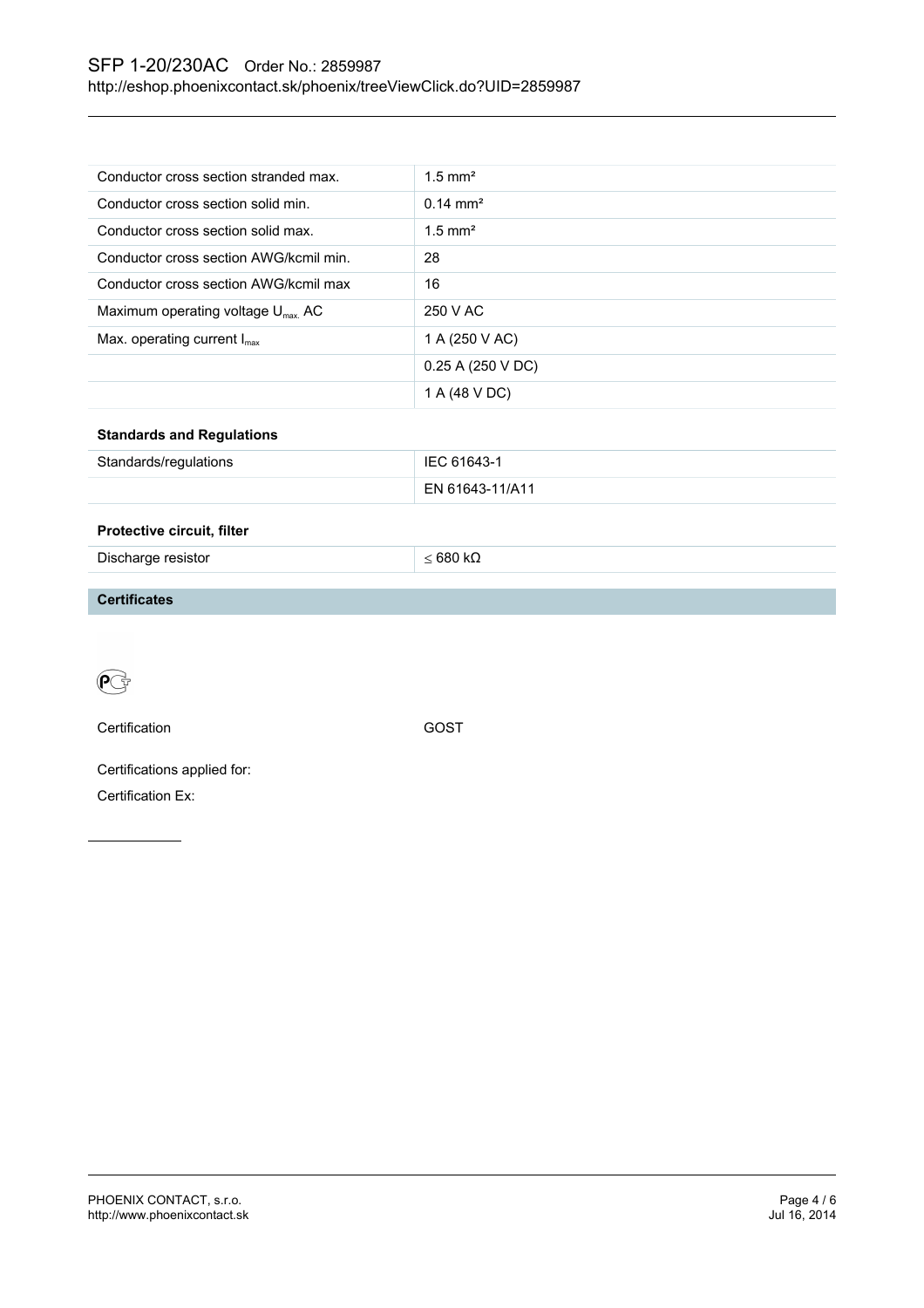# **Drawings**

#### Diagram



### Dimensioned drawing



### Circuit diagram